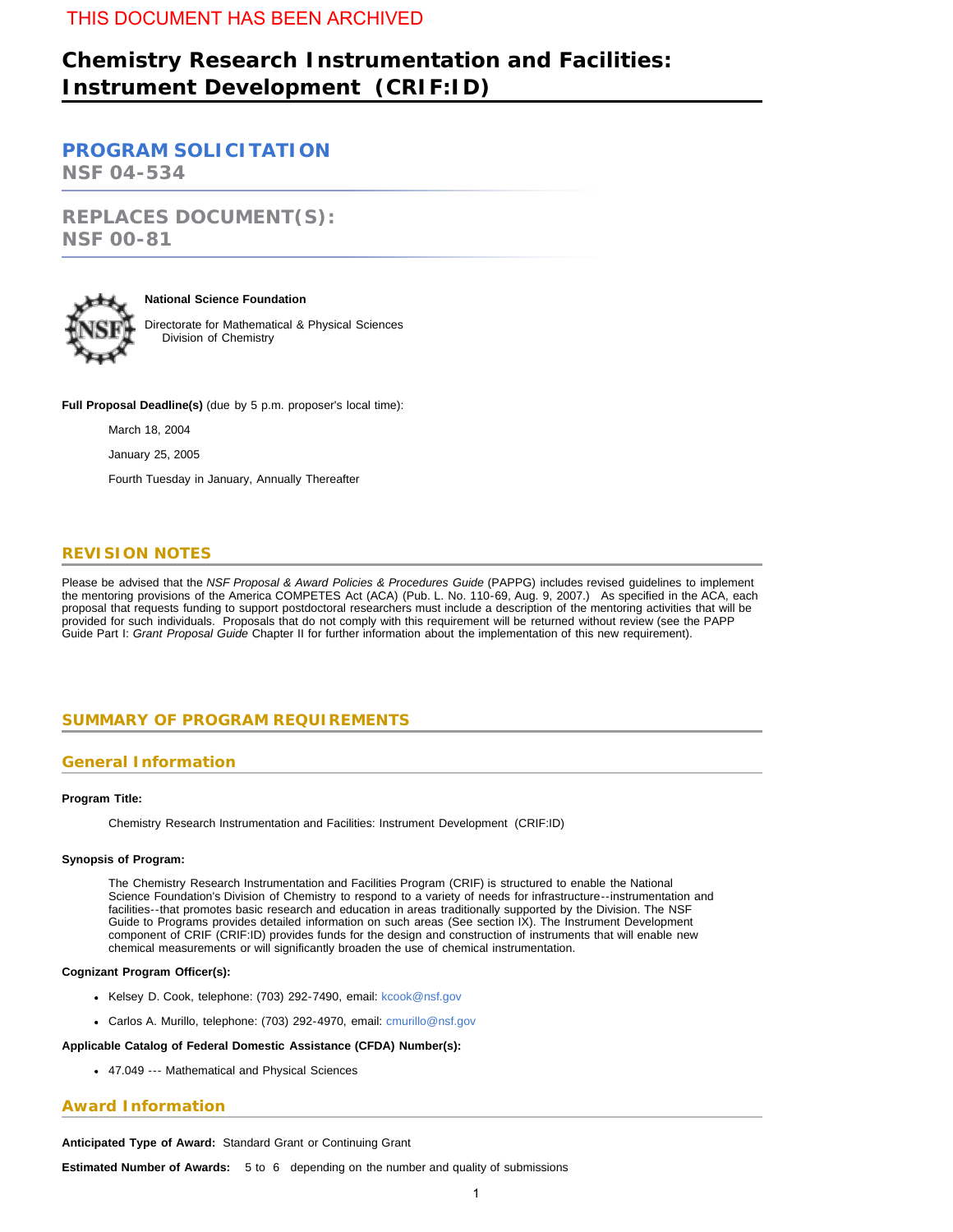# **Eligibility Information**

#### **Organization Limit:**

Proposals may only be submitted by the following:

Only non-profit research organizations or academic institutions in the US and US territories may submit proposals.

#### **PI Limit:**

An investigator may participate (as a PI, co-PI or senior personnel) in only one CRIF:ID proposal submitted to this competition each year.

The PI must be affiliated with a U.S. academic institution or non-profit research organization. Other investigators may be affiliated with U.S. academic institutions, non-profit research organizations, industry, government laboratories, or international institutions. No CRIF:ID award funds may go directly to industry, government laboratories or international institutions.

#### **Limit on Number of Proposals per Organization:**

None Specified

#### **Limit on Number of Proposals per PI:**

None Specified

#### **Proposal Preparation and Submission Instructions**

#### **A. Proposal Preparation Instructions**

- **Letters of Intent:** Not Applicable
- **Preliminary Proposal Submission:** Not Applicable
- **Full Proposal Preparation Instructions:** This solicitation contains information that supplements the standard NSF Proposal and Award Policies and Procedures Guide, Part I: Grant Proposal Guide (GPG) proposal preparation guidelines. Please see the full text of this solicitation for further information

#### **B. Budgetary Information**

- **Cost Sharing Requirements:** Cost Sharing is not required under this solicitation.
- **Indirect Cost (F&A) Limitations:** Not Applicable
- **Other Budgetary Limitations:** Not Applicable

#### **C. Due Dates**

**Full Proposal Deadline(s)** (due by 5 p.m. proposer's local time):

March 18, 2004

January 25, 2005

Fourth Tuesday in January, Annually Thereafter

### **Proposal Review Information Criteria**

**Merit Review Criteria:** National Science Board approved criteria. Additional merit review considerations apply. Please see the full text of this solicitation for further information.

### **Award Administration Information**

**Award Conditions:** Standard NSF award conditions apply.

<span id="page-1-0"></span>**Reporting Requirements:** Standard NSF reporting requirements apply.

### **TABLE OF CONTENTS**

**[Summary of Program Requirements](#page-0-0)**

I. **[Introduction](#page-2-0)**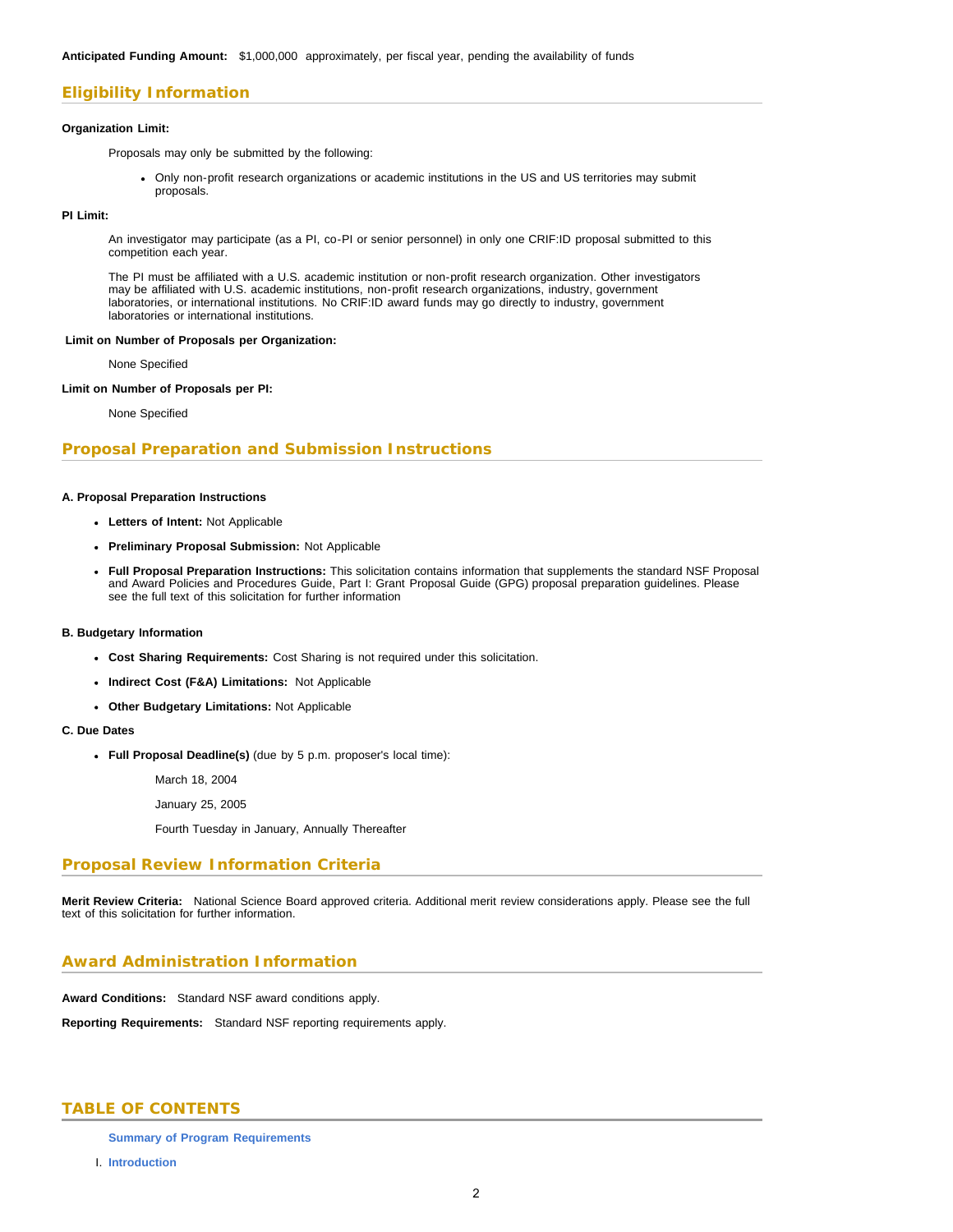- II. **[Program Description](#page-2-1)**
- III. **[Award Information](#page-2-2)**
- IV. **[Eligibility Information](#page-3-0)**

### V. **[Proposal Preparation and Submission Instructions](#page-3-1)**

- A. [Proposal Preparation Instructions](#page-3-1)
- B. [Budgetary Information](#page-4-0)
- C. [Due Dates](#page-4-1)
- D. [FastLane Requirements](#page-4-2)

### VI. **[NSF Proposal Processing and Review Procedures](#page-4-3)**

- A. [NSF Merit Review Criteria](#page-4-4)
- B. [Review and Selection Process](#page-5-0)

### VII. **[Award Administration Information](#page-6-0)**

- A. [Notification of the Award](#page-6-1)
- B. [Award Conditions](#page-6-2)
- C. [Reporting Requirements](#page-6-3)

# VIII. **[Agency Contacts](#page-6-4)**

IX. **[Other Information](#page-6-5)**

# <span id="page-2-0"></span>**I. INTRODUCTION**

The National Science Foundation (NSF) supports research that advances instrument technology and leads to the development of next-generation research and education tools. In addition, NSF strives to expand opportunities for US researchers, educators, and students at all levels to access state-of-the-art science and engineering facilities, instruments, databases, and other infrastructure. Basic research and education in the chemical sciences depend critically on access to state-of-the-art instrumentation, from small equipment items used in individual research projects to major instruments shared and maintained for multiple researchers. Several recent reports highlight the state-of-the-art and future needs:

- Science and Engineering Infrastructure for the 21st Century: The Role of the National Science Foundation <http://www.nsf.gov/nsb/documents/2003/>
- Analytical Instrumentation for the Next Millenium (AINM)
- Prospects for Miniaturization of Mass Spectrometry

The Chemistry Research Instrumentation and Facilities Program (CRIF) is structured to enable NSF's Division of Chemistry to respond to a variety of needs for infrastructure--instrumentation and facilities--that promotes basic research and education in areas traditionally supported by the Division (see the NSF Guide to Programs for more information). The Instrument Development component of CRIF (CRIF:ID) provides funds for the design and construction of instruments that will enable new chemical measurements or will significantly broaden the use of chemical instrumentation.

# <span id="page-2-1"></span>**II. PROGRAM DESCRIPTION**

NSF's Division of Chemistry encourages proposals for the design and construction of instruments of importance to the chemistry community. Specifically, the CRIF:ID program supports the development of two categories of instrumentation: (1) innovative, stateof-the-art instrumentation that permits new kinds of measurements; and (2) new versions of instrumentation that substantially broaden access to measurement capabilities. Examples of instrument development in the first category might include ultrafast diffraction or spectroscopic measurements. In the second category the instrumentation might advance capabilities in real-time reaction monitoring, use of cyberinfrastructure, or chemistry education, as through the development of miniaturized and/or networked spectrometers.

In all cases, the major effort must focus on instrument development; simply combining off-the-shelf instrumentation does not constitute a significant development project. Although the focus should be on development or construction, research projects that utilize the finished product may be described in the final year of the proposal as a means of demonstrating wide potential impact. Proposals that are more suited to the CCLI, individual investigator, or CRIF:MU programs will be returned without review (see Other Programs of Interest). Investigators should contact a cognizant program officer for guidance.

Partnerships with U.S. industries are strongly encouraged to facilitate knowledge transfer, commercialization and broad utilization in the chemistry community. It is anticipated that, if appropriate, PIs will seek GOALI, SBIR or STTR support after the initial CRIF:ID award.

Support for instrument development in allied fields of research is provided through a variety of NSF programs. Specialized equipment dedicated for use in particular chemistry research projects is normally funded as part of awards to individual investigators, along with personnel and other direct project costs. Other components of CRIF include:

- **CRIF:MU** Departmental Multiuser Instrumentation [NSF 03-563](http://www.nsf.gov/publications/pub_summ.jsp?ods_key=nsf03563); and
- <span id="page-2-2"></span>**CRIF:CRF** Chemical Research Facilities - a separate program solicitation will be issued in early 2004.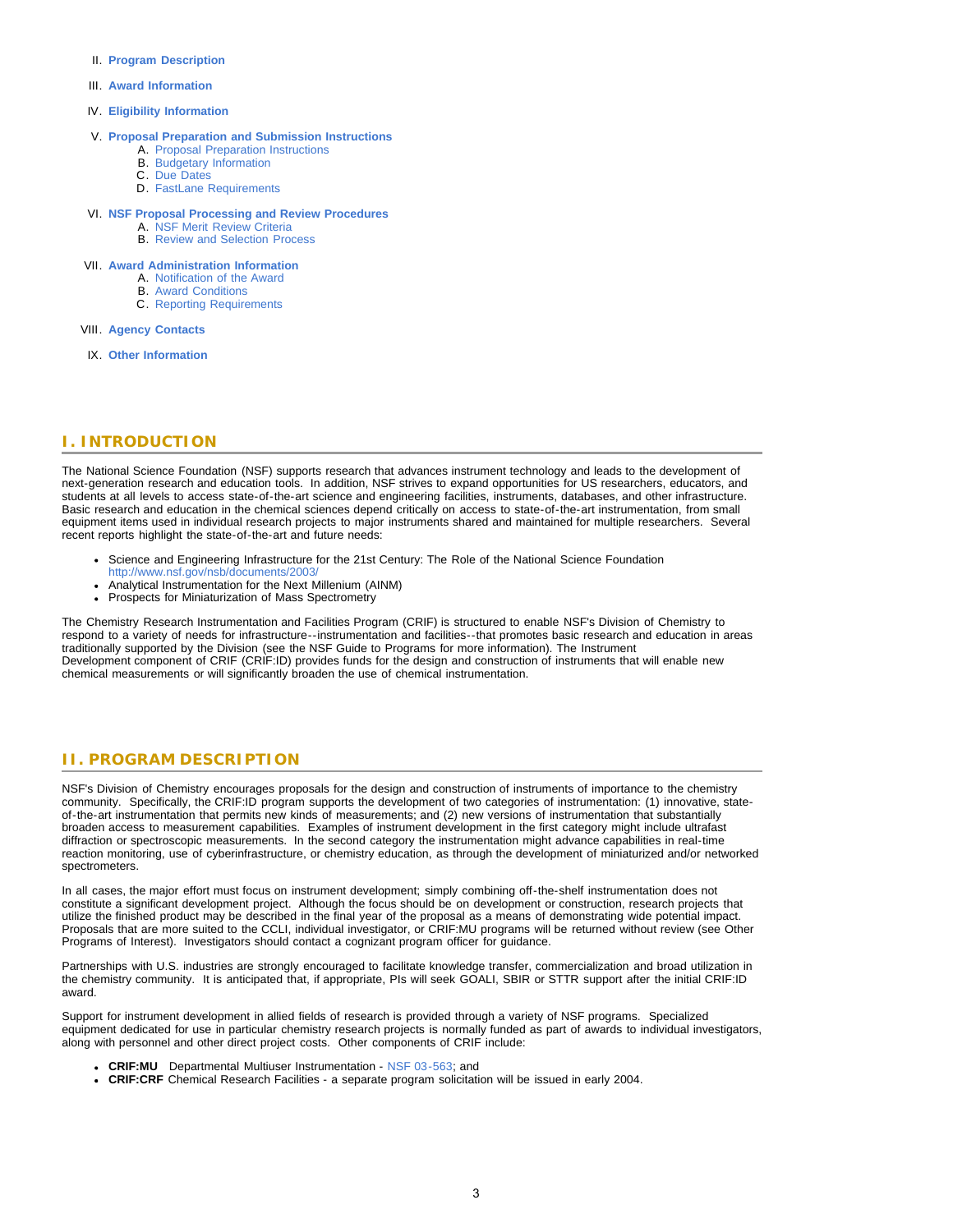### **III. AWARD INFORMATION**

<span id="page-3-0"></span>NSF anticipates up to \$1 million per fiscal year will be available for the CRIF:ID Program. Estimated program budget, number of awards and average award size are subject to the availability of funds. Five to six awards will be made as standard or continuing grants with durations of up to 3 years.

### **IV. ELIGIBILITY INFORMATION**

#### **Organization Limit:**

Proposals may only be submitted by the following:

Only non-profit research organizations or academic institutions in the US and US territories may submit proposals.

#### **PI Limit:**

An investigator may participate (as a PI, co-PI or senior personnel) in only one CRIF:ID proposal submitted to this competition each year.

The PI must be affiliated with a U.S. academic institution or non-profit research organization. Other investigators may be affiliated with U.S. academic institutions, non-profit research organizations, industry, government laboratories, or international institutions. No CRIF:ID award funds may go directly to industry, government laboratories or international institutions.

#### **Limit on Number of Proposals per Organization:**

None Specified

**Limit on Number of Proposals per PI:**

None Specified

#### **Additional Eligibility Info:**

Only non-profit research organizations or academic institutions in the US and US territories may submit proposals.

An investigator may participate (as a PI, co-PI or senior personnel) in only one CRIF:ID proposal submitted to this competition each year.

The PI must be affiliated with a U.S. academic institution or non-profit research organization. Other investigators may be affiliated with U.S. academic institutions, non-profit research organizations, industry, government laboratories, or international institutions. No CRIF:ID award funds may go directly to industry, government laboratories or international institutions.

# <span id="page-3-1"></span>**V. PROPOSAL PREPARATION AND SUBMISSION INSTRUCTIONS**

# **A. Proposal Preparation Instructions**

**Full Proposal Instructions:** Proposals submitted in response to this program solicitation should be prepared and submitted in accordance with the guidelines specified in the NSF Grant Proposal Guide (GPG). The complete text of the GPG is available electronically on the NSF website at: [http://www.nsf.gov/publications/pub\\_summ.jsp?ods\\_key=gpg.](http://www.nsf.gov/publications/pub_summ.jsp?ods_key=gpg) Paper copies of the GPG may be obtained from the NSF Publications Clearinghouse, telephone (703) 292-PUBS (7827) or by e-mail from [nsfpubs@nsf.gov.](mailto:nsfpubs@nsf.gov)

The following instructions supplement the general proposal preparation instructions found in the Grant Proposal Guide:

**Cover Sheet:** An example of an appropriate title is: "Development (Construction) of a New ........ for Chemistry Research." Effective dates may be August 1 (or later) following submission of the proposal.

**Project Description:** The Introduction or Background section of the proposal must present an analysis of the need for the proposed instrumentation, including a projection of the uses and users in chemistry research. This section should detail the impact on molecular science that the new instrumentation may have. The main body of the proposal should provide:

- a detailed description of the proposed instrument;
- plans for its design and construction;
- an analysis of problems to be overcome;
- preliminary work already completed;
- a feasibility analysis;
- an estimated time schedule for completion; and
- plans for disseminating or transferring new knowledge or technology to U.S. academic, industrial or governmental laboratories or U.S. instrument manufacturers.

A brief description (2-3 pages, maximum) of research that will be carried out using the newly-developed instrument may be provided. Results from Prior Support (5 pages maximum) should also be included in this section.

**Budget:** The budget section of proposals for instrument development should indicate the total cost for construction of the equipment, apportioning estimated costs between personnel, supplies, equipment, and other costs. Requests for personnel support must include a description of the responsibilities of project co-workers and explain why a given position is necessary for the completion of the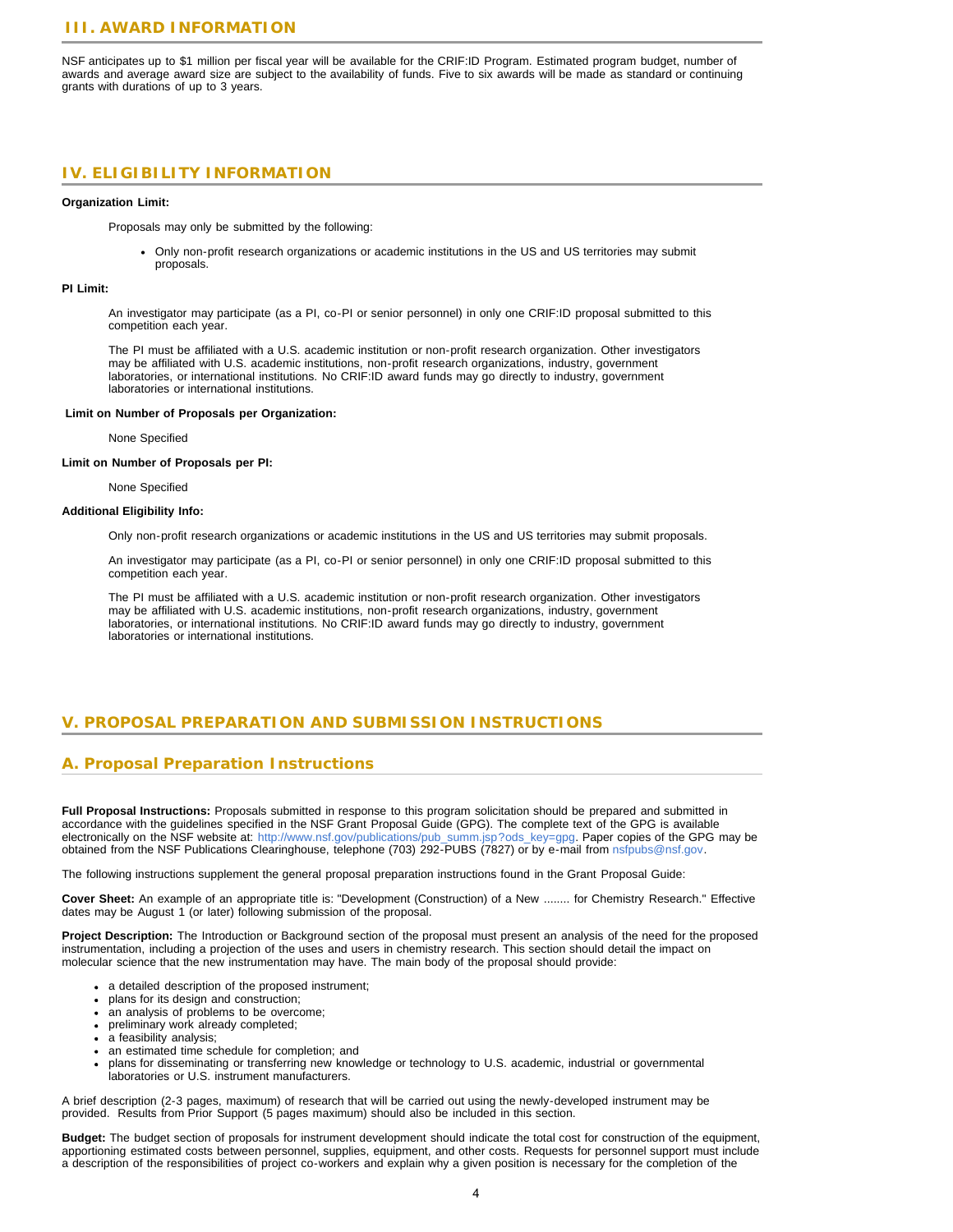design and construction of the new instrument. Sufficient detail should be given to allow reviewers to analyze the cost of the new technology.

**Biographical Sketches:** This section should include biographical sketches (two pages each) for the Principal Investigator, coinvestigator(s) and other senior personnel involved in either the development or use of the instrument. Each biographical sketch must include a list of researchers with whom the investigator has collaborated during the past four years, and the names of graduate and postdoctoral advisors. See the GPG for additional information on contents and formatting.

**Current and Pending Support**: A summary of research support from all sources must be provided for the Principal Investigator, co-investigator(s) and other senior personnel involved in either the development or use of the instrument. If an individual has no current or pending support, this should be so noted in the support statement. Disclosure is required if similar or related instrument development proposals are pending with other funding sources.

**Supplemental Information:** Itemized manufacturers' quotes for major components are required. They must be scanned into the Supplementary Documents section of the FastLane proposal and submitted electronically as part of the proposal. If applicable, RUI (Research at Undergraduate Institutions) proposals must include a RUI Impact Statement and RUI Eligibility Statement in the supplementary documents section and the proposal title should refer to RUI. A possible title might be "RUI: Development of a ..."

Proposers are reminded to identify the program solicitation number (NSF 04-534) in the program solicitation block on the NSF Cover Sheet For Proposal to the National Science Foundation. Compliance with this requirement is critical to determining the relevant proposal processing guidelines. Failure to submit this information may delay processing.

# <span id="page-4-0"></span>**B. Budgetary Information**

**Cost Sharing:** Cost sharing is not required under this solicitation.

#### **Budget Preparation Instructions:**

The budget section of proposals for instrument development should indicate the total cost for construction of the equipment, apportioning estimated costs between personnel, supplies, equipment, and other costs. Requests for personnel support must include a description of the responsibilities of project co-workers and explain why a given position is necessary for the completion of the design and construction of the new instrument. Sufficient detail should be given to allow reviewers to analyze the cost of the new technology.

When justified by the reviewers' comments, the program director may recommend support at less than the requested level. If the institution feels that the recommended amount is not acceptable, it may reject the offer of an award. The program's recommendation is based on scientific judgment and optimal use of Federal funds. A recommendation for a reduced budget is not to be construed by the institution as negotiation of matching funds or cost sharing, since cost sharing is not required under this solicitation.

Multi-institutional proposals may use either the award-subaward mechanism or the linked collaborative proposal mechanism. Both of these are discussed in the GPG, Chapter II.D.3. Proposers are reminded that all collaborative proposals must be submitted via the NSF FastLane system.

# <span id="page-4-1"></span>**C. Due Dates**

**Full Proposal Deadline(s)** (due by 5 p.m. proposer's local time):

March 18, 2004

January 25, 2005

Fourth Tuesday in January, Annually Thereafter

# <span id="page-4-2"></span>**D. FastLane Requirements**

Proposers are required to prepare and submit all proposals for this program solicitation through use of the NSF FastLane system. Detailed instructions regarding the technical aspects of proposal preparation and submission via FastLane are available at: [http://www.fastlane.nsf.gov/a1/newstan.htm.](http://www.fastlane.nsf.gov/a1/newstan.htm) For FastLane user support, call the FastLane Help Desk at 1-800-673-6188 or [e-](mailto:e-mailfastlane@nsf.gov)mail [fastlane@nsf.gov.](mailto:fastlane@nsf.gov) The FastLane Help Desk answers general technical questions related to the use of the FastLane system. Specific questions related to this program solicitation should be referred to the NSF program staff contact(s) listed in Section VIII of this funding opportunity.

*Submission of Electronically Signed Cover Sheets*. The Authorized Organizational Representative (AOR) must electronically sign the proposal Cover Sheet to submit the required proposal certifications (see Chapter II, Section C of the [Grant Proposal Guide](http://www.nsf.gov/publications/pub_summ.jsp?ods_key=gpg) for a listing of the certifications). The AOR must provide the required electronic certifications within five working days following the electronic submission of the proposal. Further instructions regarding this process are available on the FastLane Website at: [https://www.fastlane.nsf.gov/fastlane.jsp.](https://www.fastlane.nsf.gov/fastlane.jsp)

# <span id="page-4-3"></span>**VI. NSF PROPOSAL PROCESSING AND REVIEW PROCEDURES**

<span id="page-4-4"></span>Proposals received by NSF are assigned to the appropriate NSF program where they will be reviewed if they meet NSF proposal preparation requirements. All proposals are carefully reviewed by a scientist, engineer, or educator serving as an NSF Program Officer, and usually by three to ten other persons outside NSF who are experts in the particular fields represented by the proposal. These reviewers are selected by Program Officers charged with the oversight of the review process. Proposers are invited to suggest names of persons they believe are especially well qualified to review the proposal and/or persons they would prefer not review the proposal. These suggestions may serve as one source in the reviewer selection process at the Program Officer's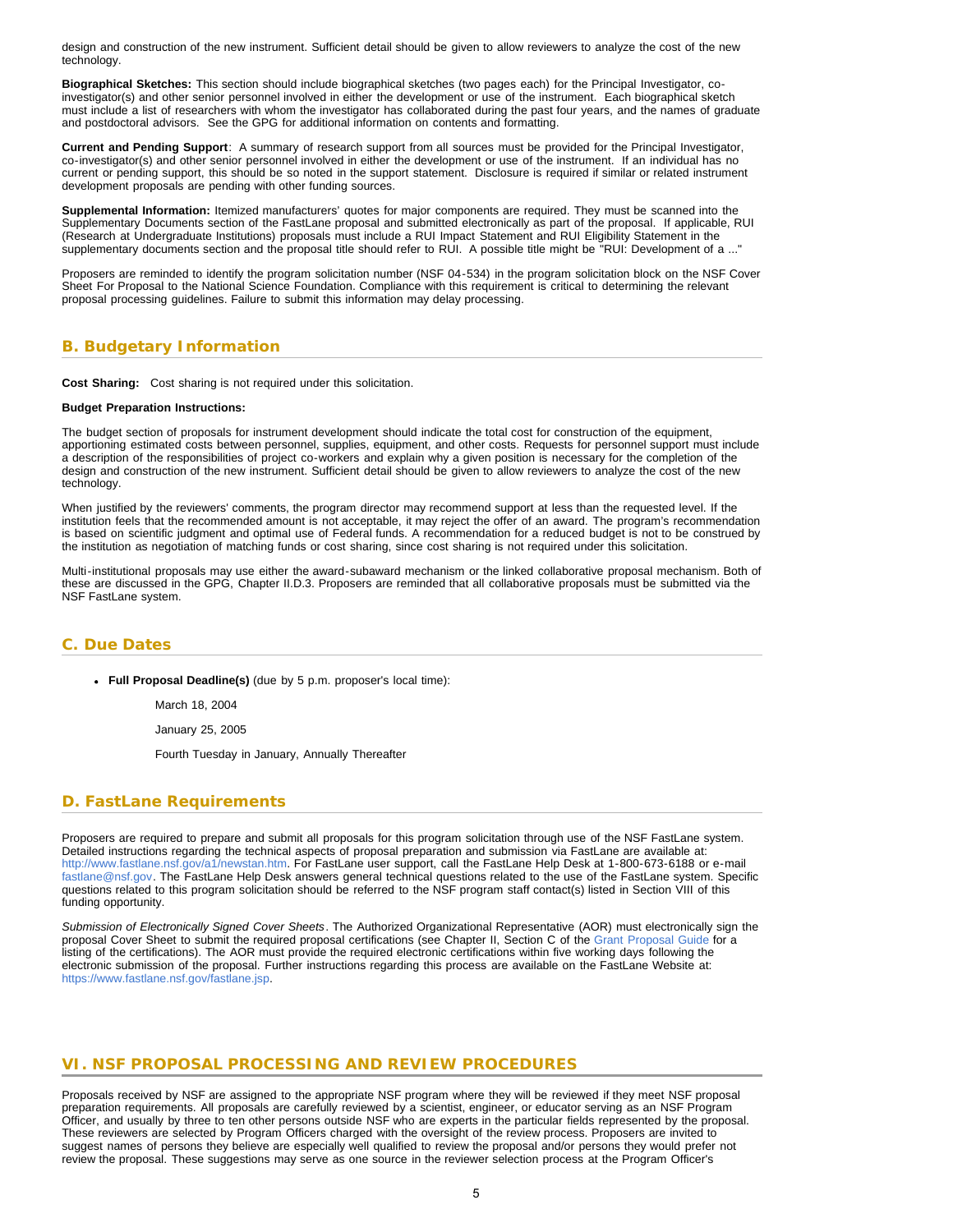discretion. Submission of such names, however, is optional. Care is taken to ensure that reviewers have no conflicts of interest with the proposal.

# **A. NSF Merit Review Criteria**

All NSF proposals are evaluated through use of the two National Science Board (NSB)-approved merit review criteria: intellectual merit and the broader impacts of the proposed effort. In some instances, however, NSF will employ additional criteria as required to highlight the specific objectives of certain programs and activities.

The two NSB-approved merit review criteria are listed below. The criteria include considerations that help define them. These considerations are suggestions and not all will apply to any given proposal. While proposers must address both merit review criteria, reviewers will be asked to address only those considerations that are relevant to the proposal being considered and for which the reviewer is qualified to make judgements.

#### **What is the intellectual merit of the proposed activity?**

How important is the proposed activity to advancing knowledge and understanding within its own field or across different fields? How well qualified is the proposer (individual or team) to conduct the project? (If appropriate, the reviewer will comment on the quality of the prior work.) To what extent does the proposed activity suggest and explore creative, original, or potentially transformative concepts? How well conceived and organized is the proposed activity? Is there sufficient access to resources?

#### **What are the broader impacts of the proposed activity?**

How well does the activity advance discovery and understanding while promoting teaching, training, and learning? How well does the proposed activity broaden the participation of underrepresented groups (e.g., gender, ethnicity, disability, geographic, etc.)? To what extent will it enhance the infrastructure for research and education, such as facilities, instrumentation, networks, and partnerships? Will the results be disseminated broadly to enhance scientific and technological understanding? What may be the benefits of the proposed activity to society?

Examples illustrating activities likely to demonstrate broader impacts are available electronically on the NSF website at: <http://www.nsf.gov/pubs/gpg/broaderimpacts.pdf>.

Mentoring activities provided to postdoctoral researchers supported on the project, as described in a one-page supplementary document, will be evaluated under the Broader Impacts criterion.

NSF staff also will give careful consideration to the following in making funding decisions:

#### *Integration of Research and Education*

One of the principal strategies in support of NSF's goals is to foster integration of research and education through the programs, projects, and activities it supports at academic and research institutions. These institutions provide abundant opportunities where individuals may concurrently assume responsibilities as researchers, educators, and students and where all can engage in joint efforts that infuse education with the excitement of discovery and enrich research through the diversity of learning perspectives.

### *Integrating Diversity into NSF Programs, Projects, and Activities*

Broadening opportunities and enabling the participation of all citizens -- women and men, underrepresented minorities, and persons with disabilities -- is essential to the health and vitality of science and engineering. NSF is committed to this principle of diversity and deems it central to the programs, projects, and activities it considers and supports.

#### **Additional Review Criteria:**

Additional review criteria for the CRIF:ID Program are:

- Do the specific plans in the proposal and the prior work of the investigators indicate that the instrumentation will be successfully developed and utilized?
- Will the proposed instrumentation enable a new type of measurement or significantly broaden access to measurement capablities?
- Are there plans to make the instrumentation designs and/or software readily available; to transfer the technology to other U.S. academic, industrial or government laboratories; or to commercialize the instrument?

In cases of comparable merit, priority will be given to requests that strengthen research activities already supported by the Division of Chemistry.

# <span id="page-5-0"></span>**B. Review and Selection Process**

Proposals submitted in response to this program solicitation will be reviewed by Ad hoc Review and/or Panel Review.

Reviewers will be asked to formulate a recommendation to either support or decline each proposal. The Program Officer assigned to manage the proposal's review will consider the advice of reviewers and will formulate a recommendation.

After scientific, technical and programmatic review and consideration of appropriate factors, the NSF Program Officer recommends to the cognizant Division Director whether the proposal should be declined or recommended for award. NSF is striving to be able to tell applicants whether their proposals have been declined or recommended for funding within six months. The time interval begins on the deadline or target date, or receipt date, whichever is later. The interval ends when the Division Director accepts the Program Officer's recommendation.

A summary rating and accompanying narrative will be completed and submitted by each reviewer. In all cases, reviews are treated as confidential documents. Verbatim copies of reviews, excluding the names of the reviewers, are sent to the Principal Investigator/Project Director by the Program Officer. In addition, the proposer will receive an explanation of the decision to award or decline funding.

In all cases, after programmatic approval has been obtained, the proposals recommended for funding will be forwarded to the Division of Grants and Agreements for review of business, financial, and policy implications and the processing and issuance of a grant or other agreement. Proposers are cautioned that only a Grants and Agreements Officer may make commitments, obligations or awards on behalf of NSF or authorize the expenditure of funds. No commitment on the part of NSF should be inferred from technical or budgetary discussions with a NSF Program Officer. A Principal Investigator or organization that makes financial or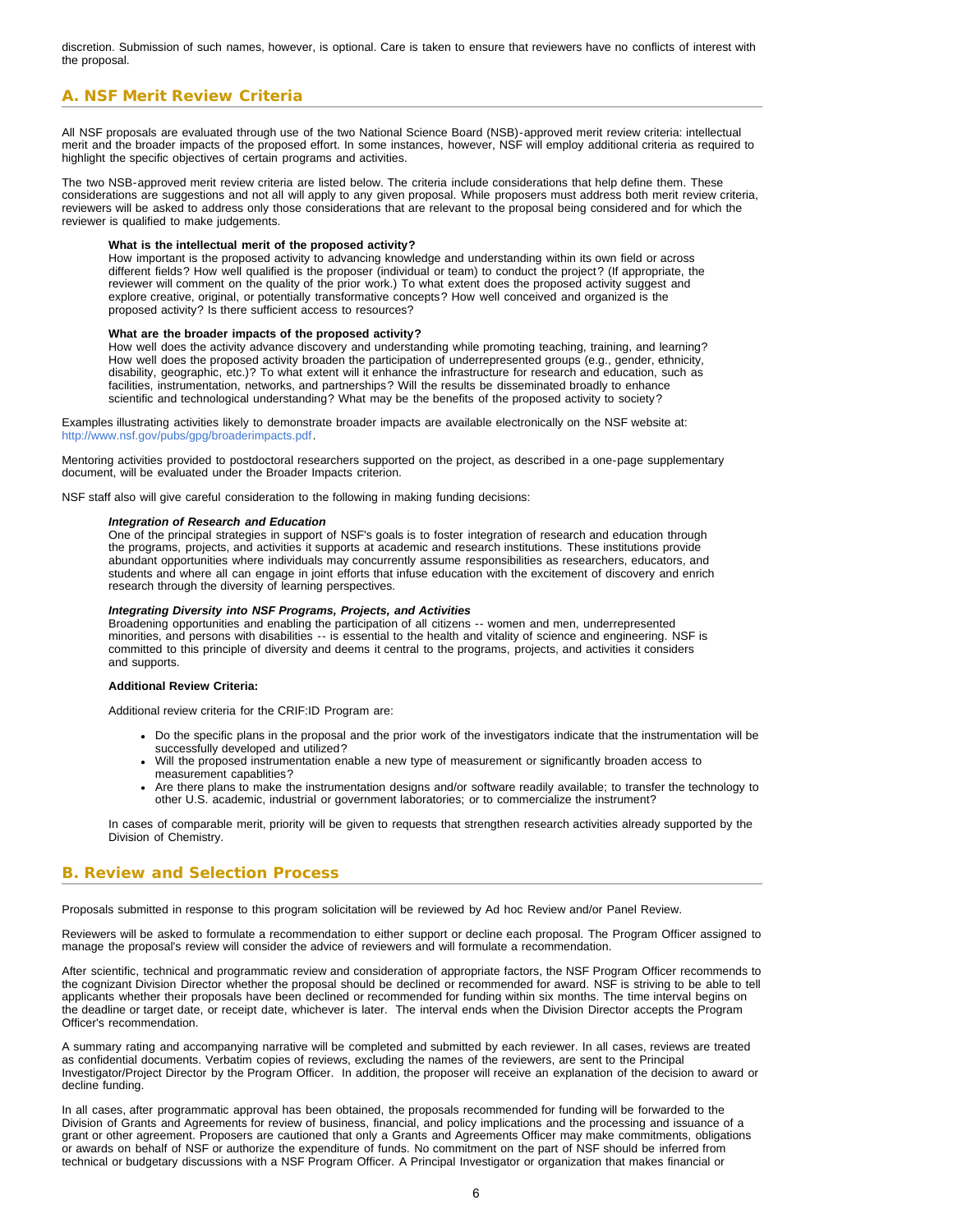<span id="page-6-0"></span>personnel commitments in the absence of a grant or cooperative agreement signed by the NSF Grants and Agreements Officer does so at their own risk.

# **VII. AWARD ADMINISTRATION INFORMATION**

# <span id="page-6-1"></span>**A. Notification of the Award**

Notification of the award is made to *the submitting organization* by a Grants Officer in the Division of Grants and Agreements. Organizations whose proposals are declined will be advised as promptly as possible by the cognizant NSF Program administering the program. Verbatim copies of reviews, not including the identity of the reviewer, will be provided automatically to the Principal Investigator. (See Section VI.B. for additional information on the review process.)

# <span id="page-6-2"></span>**B. Award Conditions**

An NSF award consists of: (1) the award letter, which includes any special provisions applicable to the award and any numbered amendments thereto; (2) the budget, which indicates the amounts, by categories of expense, on which NSF has based its support (or otherwise communicates any specific approvals or disapprovals of proposed expenditures); (3) the proposal referenced in the award letter; (4) the applicable award conditions, such as Grant General Conditions (GC-1); \* or Research Terms and Conditions \* and (5) any announcement or other NSF issuance that may be incorporated by reference in the award letter. Cooperative agreements also are administered in accordance with NSF Cooperative Agreement Financial and Administrative Terms and Conditions (CA-FATC) and the applicable Programmatic Terms and Conditions. NSF awards are electronically signed by an NSF Grants and Agreements Officer and transmitted electronically to the organization via e-mail.

\*These documents may be accessed electronically on NSF's Website at

[http://www.nsf.gov/awards/managing/award\\_conditions.jsp?org=NSF](http://www.nsf.gov/awards/managing/award_conditions.jsp?org=NSF). Paper copies may be obtained from the NSF Publications Clearinghouse, telephone (703) 292-7827 or by e-mail from [nsfpubs@nsf.gov.](mailto:nsfpubs@nsf.gov)

More comprehensive information on NSF Award Conditions and other important information on the administration of NSF awards is contained in the NSF *Award & Administration Guide* (AAG) Chapter II, available electronically on the NSF Website at [http://www.nsf.gov/publications/pub\\_summ.jsp?ods\\_key=aag.](http://www.nsf.gov/publications/pub_summ.jsp?ods_key=aag)

# <span id="page-6-3"></span>**C. Reporting Requirements**

For all multi-year grants (including both standard and continuing grants), the Principal Investigator must submit an annual project report to the cognizant Program Officer at least 90 days before the end of the current budget period. (Some programs or awards require more frequent project reports). Within 90 days after expiration of a grant, the PI also is required to submit a final project report.

Failure to provide the required annual or final project reports will delay NSF review and processing of any future funding increments as well as any pending proposals for that PI. PIs should examine the formats of the required reports in advance to assure availability of required data.

PIs are required to use NSF's electronic project-reporting system, available through FastLane, for preparation and submission of annual and final project reports. Such reports provide information on activities and findings, project participants (individual and organizational) publications; and, other specific products and contributions. PIs will not be required to re-enter information previously provided, either with a proposal or in earlier updates using the electronic system. Submission of the report via FastLane constitutes certification by the PI that the contents of the report are accurate and complete.

# <span id="page-6-4"></span>**VIII. AGENCY CONTACTS**

General inquiries regarding this program should be made to:

- Kelsey D. Cook, telephone: (703) 292-7490, email: [kcook@nsf.gov](mailto:kcook@nsf.gov)
- Carlos A. Murillo, telephone: (703) 292-4970, email: [cmurillo@nsf.gov](mailto:cmurillo@nsf.gov)

For questions related to the use of FastLane, contact:

- FastLane Help Desk, telephone: 1-800-673-6188; e-mail: [fastlane@nsf.gov.](mailto:fastlane@nsf.gov)
- Paul G. Spyropoulos, Computer Specialist, 1055 S, telephone: (703) 292-4968, fax: (703) 292-9037, email: [pspyropo@nsf.gov](mailto:pspyropo@nsf.gov)

### <span id="page-6-5"></span>**IX. OTHER INFORMATION**

The NSF Website provides the most comprehensive source of information on NSF Directorates (including contact information), programs and funding opportunities. Use of this Website by potential proposers is strongly encouraged. In addition, National Science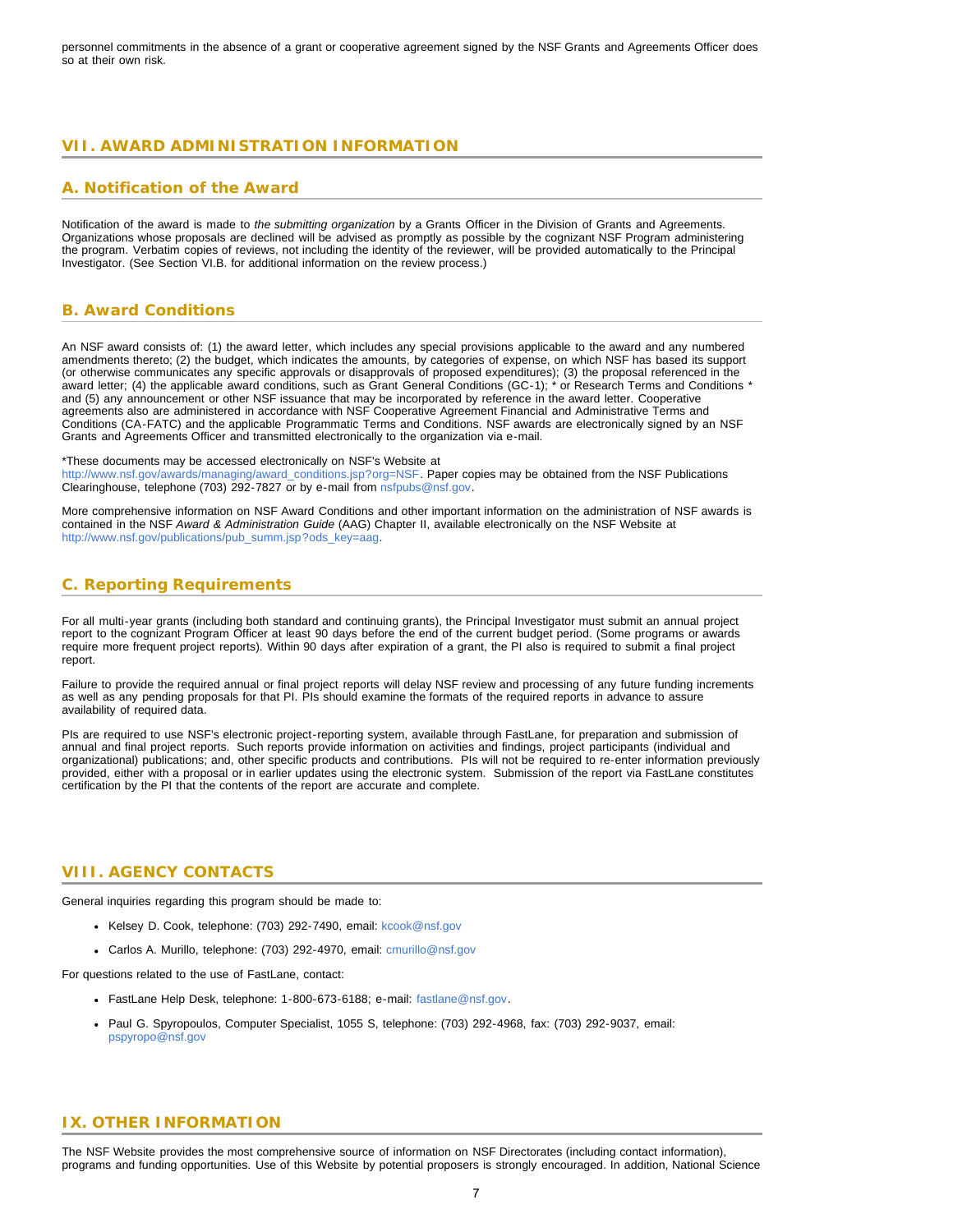Foundation Update is a free e-mail subscription service designed to keep potential proposers and other interested parties apprised of new NSF funding opportunities and publications, important changes in proposal and award policies and procedures, and upcoming NSF Regional Grants Conferences. Subscribers are informed through e-mail when new publications are issued that match their identified interests. Users can subscribe to this service by clicking the "Get NSF Updates by Email" link on the [NSF web site.](http://www.nsf.gov/)

Grants.gov provides an additional electronic capability to search for Federal government-wide grant opportunities. NSF funding opportunities may be accessed via this new mechanism. Further information on Grants.gov may be obtained at [http://www.grants.gov.](http://www.grants.gov/)

# **ABOUT THE NATIONAL SCIENCE FOUNDATION**

The National Science Foundation (NSF) is an independent Federal agency created by the National Science Foundation Act of 1950, as amended (42 USC 1861-75). The Act states the purpose of the NSF is "to promote the progress of science; [and] to advance the national health, prosperity, and welfare by supporting research and education in all fields of science and engineering."

NSF funds research and education in most fields of science and engineering. It does this through grants and cooperative agreements to more than 2,000 colleges, universities, K-12 school systems, businesses, informal science organizations and other research organizations throughout the US. The Foundation accounts for about one-fourth of Federal support to academic institutions for basic research.

NSF receives approximately 40,000 proposals each year for research, education and training projects, of which approximately 11,000 are funded. In addition, the Foundation receives several thousand applications for graduate and postdoctoral fellowships. The agency operates no laboratories itself but does support National Research Centers, user facilities, certain oceanographic vessels and Antarctic research stations. The Foundation also supports cooperative research between universities and industry, US participation in international scientific and engineering efforts, and educational activities at every academic level.

*Facilitation Awards for Scientists and Engineers with Disabilities* provide funding for special assistance or equipment to enable persons with disabilities to work on NSF-supported projects. See Grant Proposal Guide Chapter II, Section D.2 for instructions regarding preparation of these types of proposals.

The National Science Foundation has Telephonic Device for the Deaf (TDD) and Federal Information Relay Service (FIRS) capabilities that enable individuals with hearing impairments to communicate with the Foundation about NSF programs, employment or general information. TDD may be accessed at (703) 292-5090 and (800) 281-8749, FIRS at (800) 877-8339.

The National Science Foundation Information Center may be reached at (703) 292-5111.

The National Science Foundation promotes and advances scientific progress in the United States by competitively awarding grants and cooperative agreements for research and education in the sciences, mathematics, and engineering.

To get the latest information about program deadlines, to download copies of NSF publications, and to access abstracts of awards, visit the NSF Website at [http://www.nsf.gov](http://www.nsf.gov/)

| Location:<br>$\bullet$                                 | 4201 Wilson Blvd. Arlington, VA 22230 |  |  |  |  |  |  |  |
|--------------------------------------------------------|---------------------------------------|--|--|--|--|--|--|--|
| • For General Information<br>(NSF Information Center): | (703) 292-5111                        |  |  |  |  |  |  |  |
| • TDD (for the hearing-impaired):                      | (703) 292-5090                        |  |  |  |  |  |  |  |
| • To Order Publications or Forms:                      |                                       |  |  |  |  |  |  |  |
| Send an e-mail to:                                     | nsfpubs@nsf.gov                       |  |  |  |  |  |  |  |
| or telephone:                                          | (703) 292-7827                        |  |  |  |  |  |  |  |
| • To Locate NSF Employees:                             | (703) 292-5111                        |  |  |  |  |  |  |  |
|                                                        |                                       |  |  |  |  |  |  |  |

# **PRIVACY ACT AND PUBLIC BURDEN STATEMENTS**

The information requested on proposal forms and project reports is solicited under the authority of the National Science Foundation Act of 1950, as amended. The information on proposal forms will be used in connection with the selection of qualified proposals; and project reports submitted by awardees will be used for program evaluation and reporting within the Executive Branch and to Congress. The information requested may be disclosed to qualified reviewers and staff assistants as part of the proposal review process; to proposer institutions/grantees to provide or obtain data regarding the proposal review process, award decisions, or the administration of awards; to government contractors, experts, volunteers and researchers and educators as necessary to complete assigned work; to other government agencies or other entities needing information regarding applicants or nominees as part of a joint application review process, or in order to coordinate programs or policy; and to another Federal agency, court, or party in a court or Federal administrative proceeding if the government is a party. Information about Principal Investigators may be added to the Reviewer file and used to select potential candidates to serve as peer reviewers or advisory committee members. See Systems of Records, NSF-50, "Principal Investigator/Proposal File and Associated Records," 69 Federal Register 26410 (May 12, 2004), and NSF-51, "Reviewer/Proposal File and Associated Records, " 69 Federal Register 26410 (May 12, 2004). Submission of the information is voluntary. Failure to provide full and complete information, however, may reduce the possibility of receiving an award.

An agency may not conduct or sponsor, and a person is not required to respond to, an information collection unless it displays a